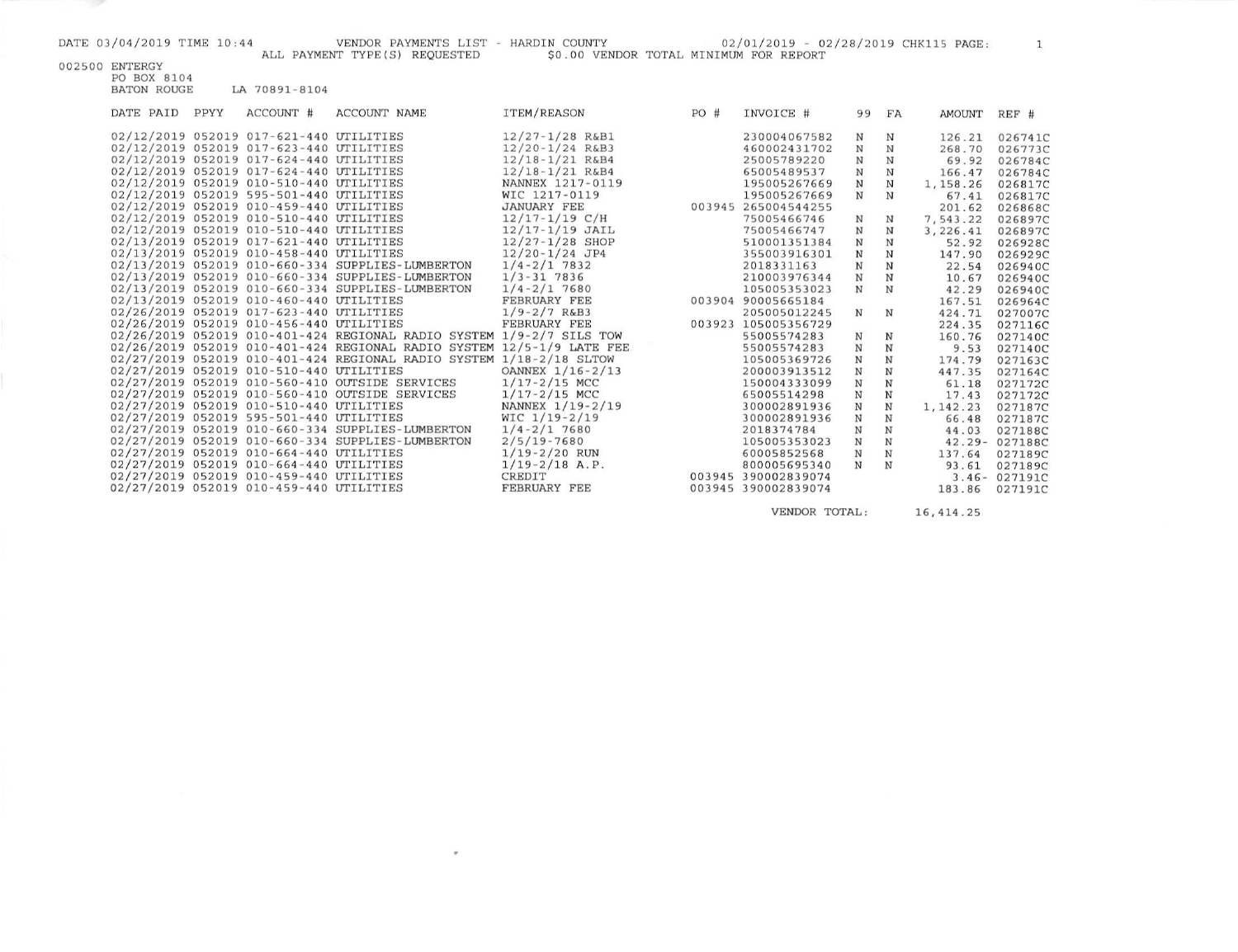| DATE 03/04/2019 TIME 10:44                                                         | VENDOR PAYMENTS LIST           | HARDIN COUNTY<br>$\sim$                |     | 02/01/2019 - 02/28/2019 CHK115 PAGE: |        |        |                      |                    |
|------------------------------------------------------------------------------------|--------------------------------|----------------------------------------|-----|--------------------------------------|--------|--------|----------------------|--------------------|
| 000300 CITY OF KOUNTZE<br>P O BOX 188                                              | ALL PAYMENT TYPE (S) REQUESTED | \$0.00 VENDOR TOTAL MINIMUM FOR REPORT |     |                                      |        |        |                      |                    |
| KOUNTZE<br>TX 77625                                                                |                                |                                        |     |                                      |        |        |                      |                    |
| DATE PAID<br><b>PPYY</b><br>ACCOUNT #                                              | ACCOUNT NAME                   | <b>ITEM/REASON</b>                     | PO# | INVOICE #                            |        | 99 FA  | <b>AMOUNT</b>        | REF #              |
| 02/26/2019 052019 017-622-440 UTILITIES                                            |                                | $1/7 - 31$ R&B2                        |     | 03003401-013                         | N      | N      | 202.09               | 026990C            |
| 02/26/2019 052019 010-510-440 UTILITIES<br>02/26/2019 052019 010-510-440 UTILITIES |                                | $1/2 - 31$ C/H<br>$1/8 - 2/5$ JAIL     |     | 05011401-013<br>05011451-020         | N<br>N | N<br>N | 2.917.43<br>5,641.93 | 027139C<br>027139C |
| 02/26/2019 052019 010-510-440 UTILITIES                                            |                                | $1/2 - 2/1$ ANNEX                      |     | 05010502-020                         | N      | N      | 226.90               | 027139C            |
| 02/26/2019 052019 010-510-440 UTILITIES<br>02/26/2019 052019 595-501-440 UTILITIES |                                | NANNEX $1/2 - 31$<br>$1/2 - 31$ WIC    |     | 04006421-013<br>04006421-013         | N<br>N | N<br>N | 233.96<br>13.62      | 027139C<br>027139C |

VENDOR TOTAL: 9, 235.93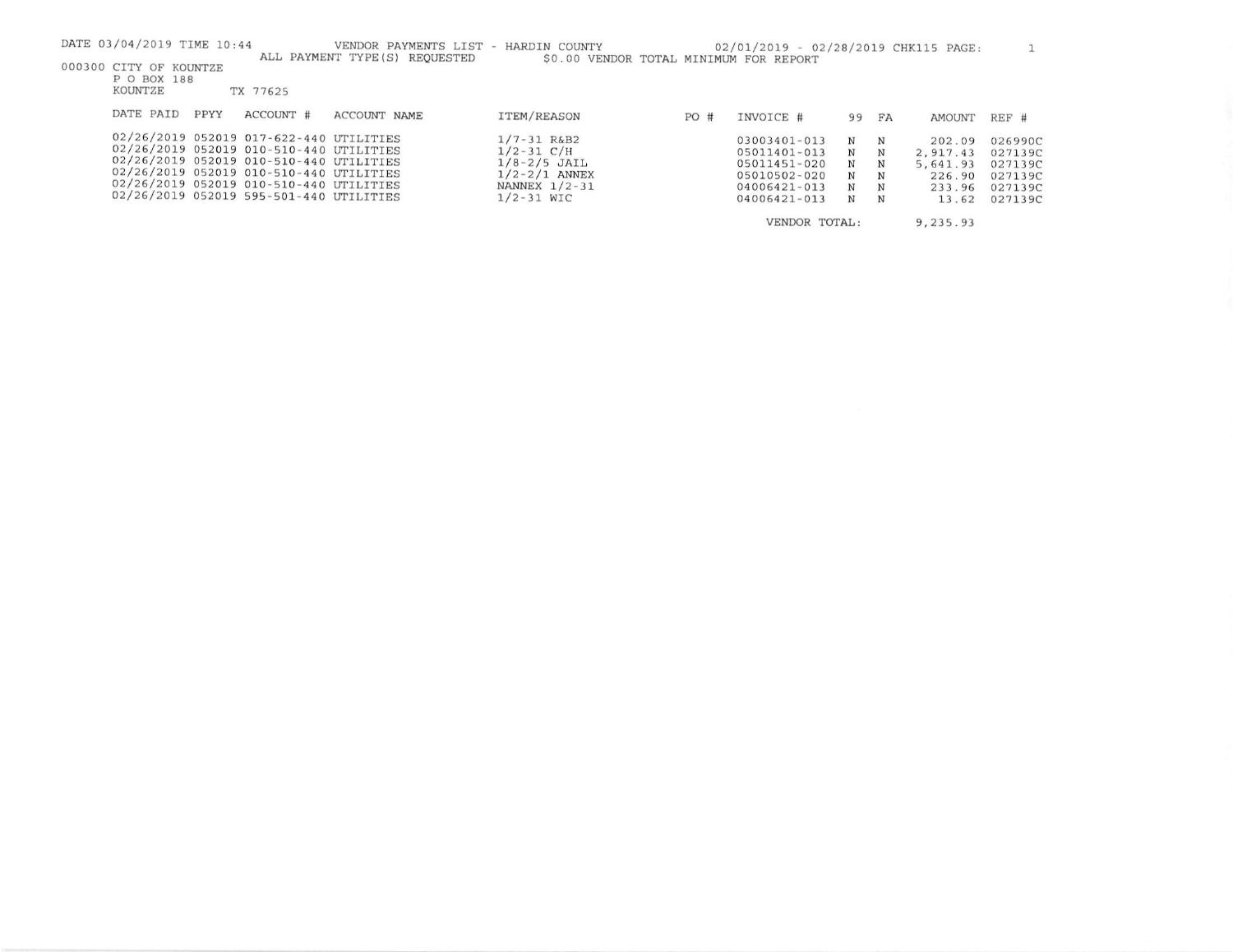| DATE 03/04/2019 TIME 10:44           |      |                                         | VENDOR PAYMENTS LIST -         | HARDIN COUNTY |     | 02/01/2019 - 02/28/2019 CHK115 PAGE:   |   |       |        |               |
|--------------------------------------|------|-----------------------------------------|--------------------------------|---------------|-----|----------------------------------------|---|-------|--------|---------------|
|                                      |      |                                         | ALL PAYMENT TYPE (S) REQUESTED |               |     | \$0.00 VENDOR TOTAL MINIMUM FOR REPORT |   |       |        |               |
| 001792 WEST HARDIN WATER SUPPLY CORP |      |                                         |                                |               |     |                                        |   |       |        |               |
| P O BOX 286                          |      |                                         |                                |               |     |                                        |   |       |        |               |
| SARATOGA                             |      | TX 77585                                |                                |               |     |                                        |   |       |        |               |
|                                      |      |                                         |                                |               |     |                                        |   |       |        |               |
| DATE PAID                            | PPYY | ACCOUNT #                               | ACCOUNT NAME                   | ITEM/REASON   | PO# | INVOICE #                              |   | 99 FA | AMOUNT | $REF$ #       |
|                                      |      | 02/12/2019 052019 017-623-440 UTILITIES |                                | $ROAD$ $1/16$ |     | 1171-012519                            |   |       |        |               |
|                                      |      |                                         |                                |               |     |                                        | N | N     |        | 18.50 026782C |
|                                      |      |                                         |                                |               |     | VENDOR TOTAL:                          |   |       | 18.50  |               |
|                                      |      |                                         |                                |               |     |                                        |   |       |        |               |

 $\sim$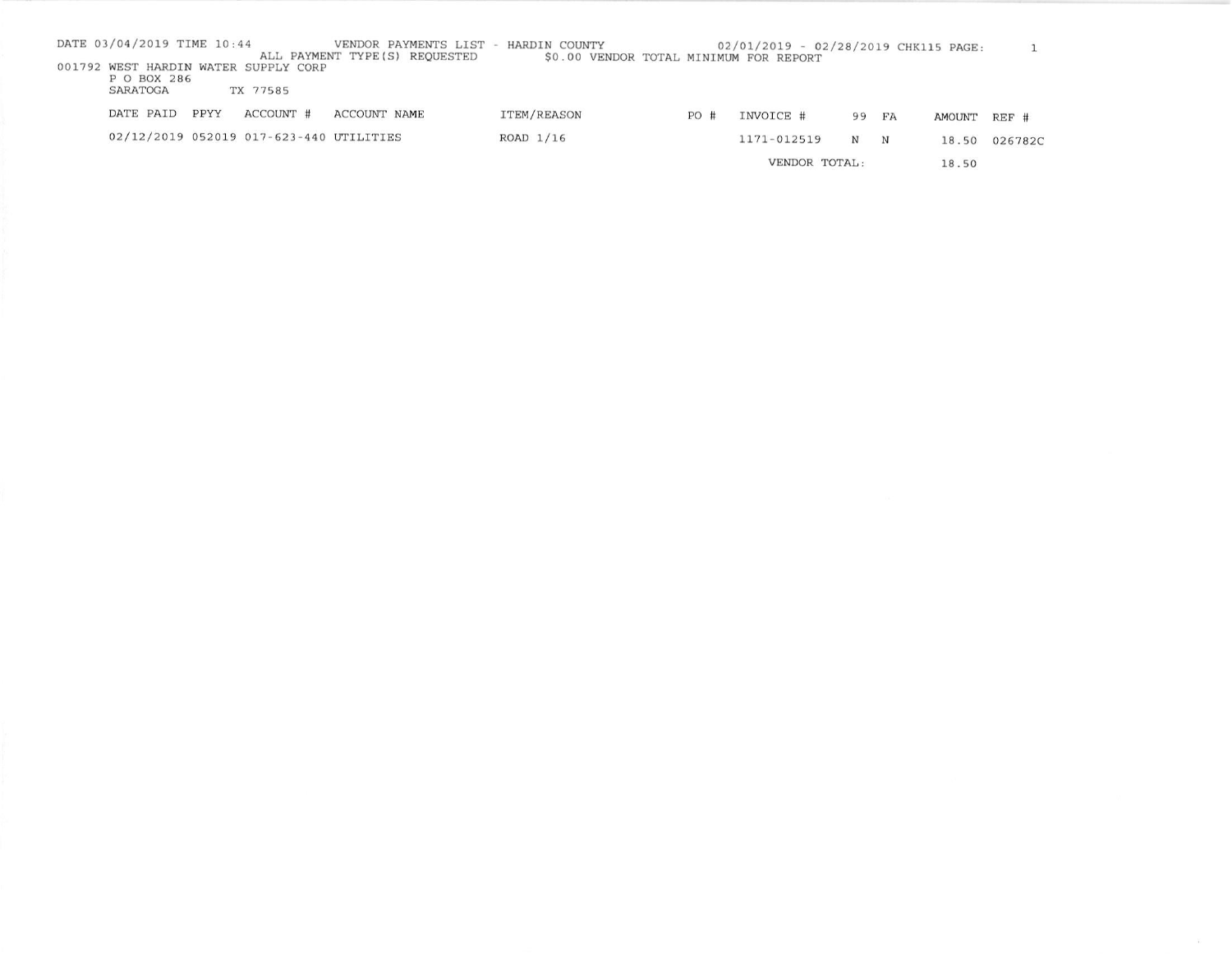| DATE 03/04/2019 TIME 10:44 | VENDOR PAYMENTS LIST - HARDIN COUNTY<br>ALL PAYMENT TYPE (S) REOUESTED | \$0.00 VENDOR TOTAL MINIMUM FOR REPORT |     | 02/01/2019 - 02/28/2019 CHK115 PAGE: |       |   |        |         |
|----------------------------|------------------------------------------------------------------------|----------------------------------------|-----|--------------------------------------|-------|---|--------|---------|
| 000301 CITY OF SILSBEE     |                                                                        |                                        |     |                                      |       |   |        |         |
| 105 S. 3RD ST<br>SILSBEE   | TX 77656                                                               |                                        |     |                                      |       |   |        |         |
|                            |                                                                        |                                        |     |                                      |       |   |        |         |
| PPYY<br>DATE PAID          | ACCOUNT #<br>ACCOUNT NAME                                              | ITEM/REASON                            | PO# | INVOICE #                            | 99 FA |   | AMOUNT | REF #   |
|                            | 02/26/2019 052019 017-622-440 UTILITIES                                | $1/2 - 29$ R&B2                        |     | 040880001-01                         | N     | N | 32.50  | 026991C |
|                            | 02/27/2019 052019 017-621-440 UTILITIES                                | $1/14 - 2/11$ R&B1                     |     | 160670001-02                         | N     | N | 16.25  | 027171C |
|                            | 02/27/2019 052019 017-621-440 UTILITIES                                | $1/14 - 2/11$ R&B1                     |     | 160650001-02                         | N     | N | 112.90 | 027171C |
|                            |                                                                        |                                        |     | VENDOR TOTAL:                        |       |   | 161.65 |         |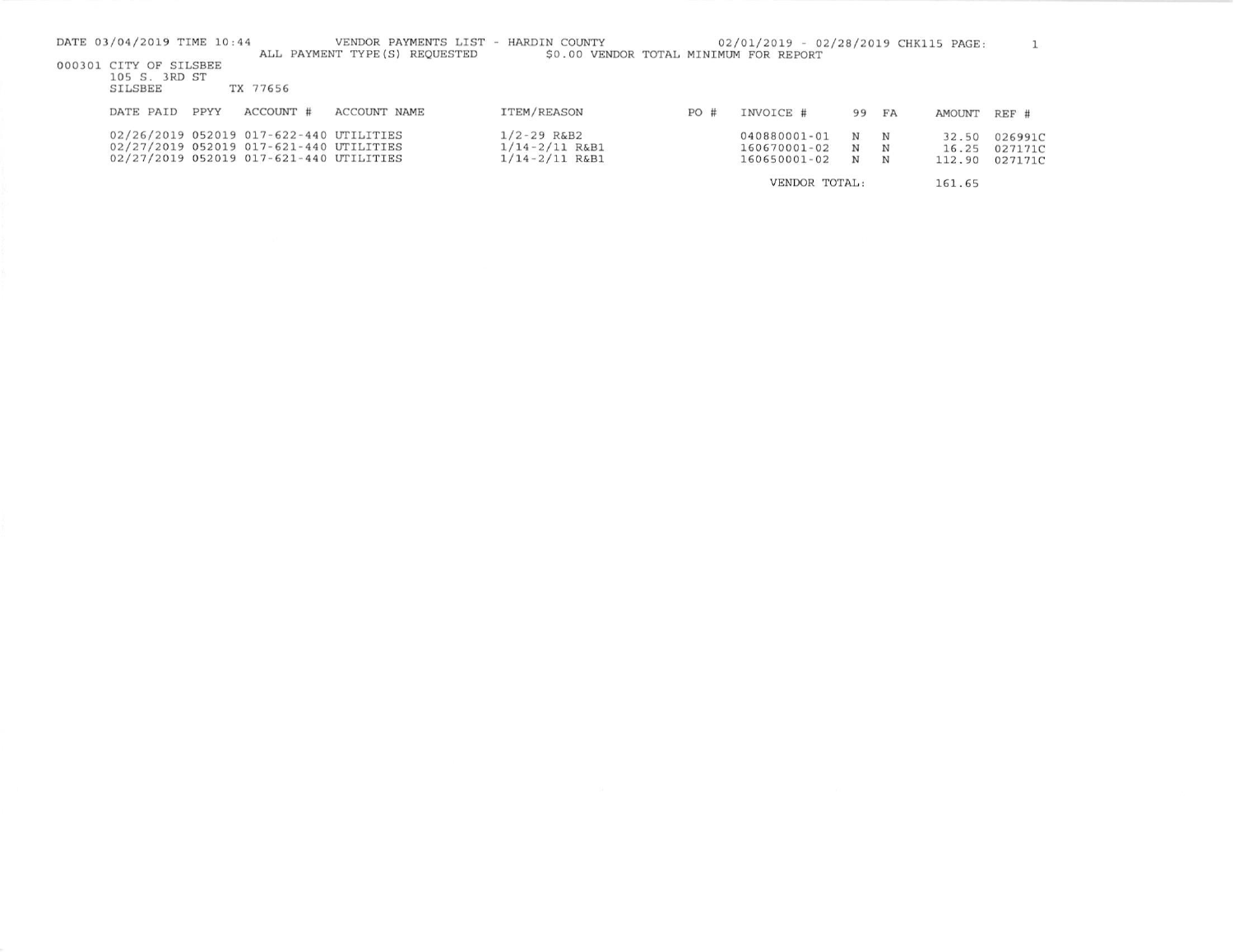|               | DATE 03/04/2019 TIME 10:44                       |             |                                         | VENDOR PAYMENTS LIST - HARDIN COUNTY<br>ALL PAYMENT TYPE (S) REQUESTED | \$0.00 VENDOR TOTAL MINIMUM FOR REPORT        |     | 02/01/2019 - 02/28/2019 CHK115 PAGE: |                          |                 |                |                    |
|---------------|--------------------------------------------------|-------------|-----------------------------------------|------------------------------------------------------------------------|-----------------------------------------------|-----|--------------------------------------|--------------------------|-----------------|----------------|--------------------|
|               | 001126 LUMBERTON MUD<br>PO BOX 8065<br>LUMBERTON |             | TX 77657                                |                                                                        |                                               |     |                                      |                          |                 |                |                    |
|               | DATE PAID                                        | <b>PPYY</b> | ACCOUNT #                               | ACCOUNT NAME                                                           | ITEM/REASON                                   | PO# | INVOICE #                            | 99                       | FA              | AMOUNT         | REF #              |
|               |                                                  |             | 02/27/2019 052019 017-624-440 UTILITIES | 02/13/2019 052019 010-660-334 SUPPLIES-LUMBERTON                       | $1/2 - 2/1$ CONC<br>$1/11 - 2/11$ WATER/SEWER |     | 02161507-020<br>13191000-214         | $_{\rm N}$<br>$_{\rm N}$ | $_{\rm N}$<br>N | 25.63<br>65.58 | 026951C<br>027178C |
| VENDOR TOTAL: |                                                  |             |                                         |                                                                        |                                               |     | 91.21                                |                          |                 |                |                    |